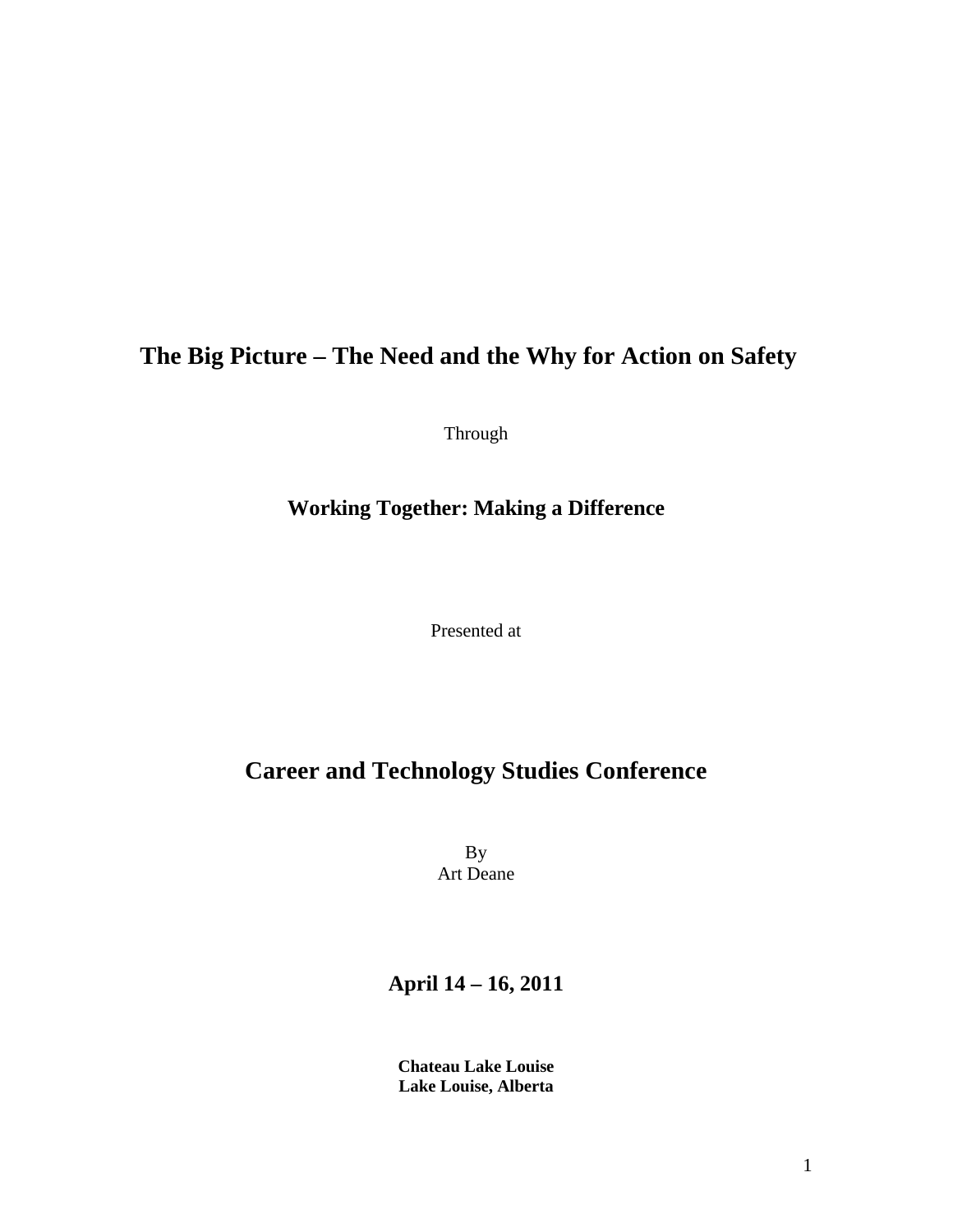# **The Big Picture – The Need and the Why for Action on Safety**

## **Purpose of the Pilot Project**

The purpose of "The Big Picture" is to communicate:

- "Why" Alberta school districts need to take action on Safety. Alberta school districts are one of the important stakeholders in developing safety conscious citizens and are therefore ideal places through their Career and Technology Studies Program to initiate a structured critical thinking strategy which addresses learning to be safe at home, on the farm, in the workplace, on the road, and at play.
- The importance of improving the safety capability of our young citizens through the use of a structured critical thinking strategy to be safe in the workplace, at home, on the farm, on the road and at play. Once our younger generation embraces learning this important strategy of applying structured critical thinking, we will be able to improve on our present rates of predictable and preventable injuries and deaths in future years.
- The broad scope for a Career and Technology Studies (CTS) safety project proposal. The proposed pilot project would be funded through the Alberta Initiative for School Improvement (AISI) in Alberta Education. The Proposal would be developed collaboratively with interested Alberta School Districts and collaborative planning will occur throughout 2011 for the next AISI cycle planned for 2012 to 2015. Collaborative planning support will also be sought from Alberta Employment and Immigration which has responsibility for occupational health and safety. Alberta Agriculture and Rural Development where currently they are developing a parallel and related safety initiative for Alberta farm producers. Alberta Advanced Education and Technology will also be contacted in the collaborative planning process.

## **A Few Facts Supporting the Need for Action**

The following facts provide insight into the crucial need for **improving safety thinking** in today's society. These facts, drawn from information compiled by provincial and territorial workplace compensation boards, community organizations like Alberta Centre for Injury Control and Research (ACICR), and government departments highlight the need for **a structured critical thinking safety strategy**.

#### **Workplace Deaths and Injuries in Canada**

- In 2006 a total of 976 workers in Canada were killed on the job from workrelated causes.
- In 2007 a total of 1,055 workers in Canada were killed on the job from workrelated causes. This was an increase of 79 workers from the year before. During the last decade these numbers have continued to trend upward.
- Nearly three Canadian workers are killed each day in the peaceful pursuit of earning a living. Recently three more persons were killed in their workplace on three successive days in Alberta—October 14, 15, and 16, 2010. These deaths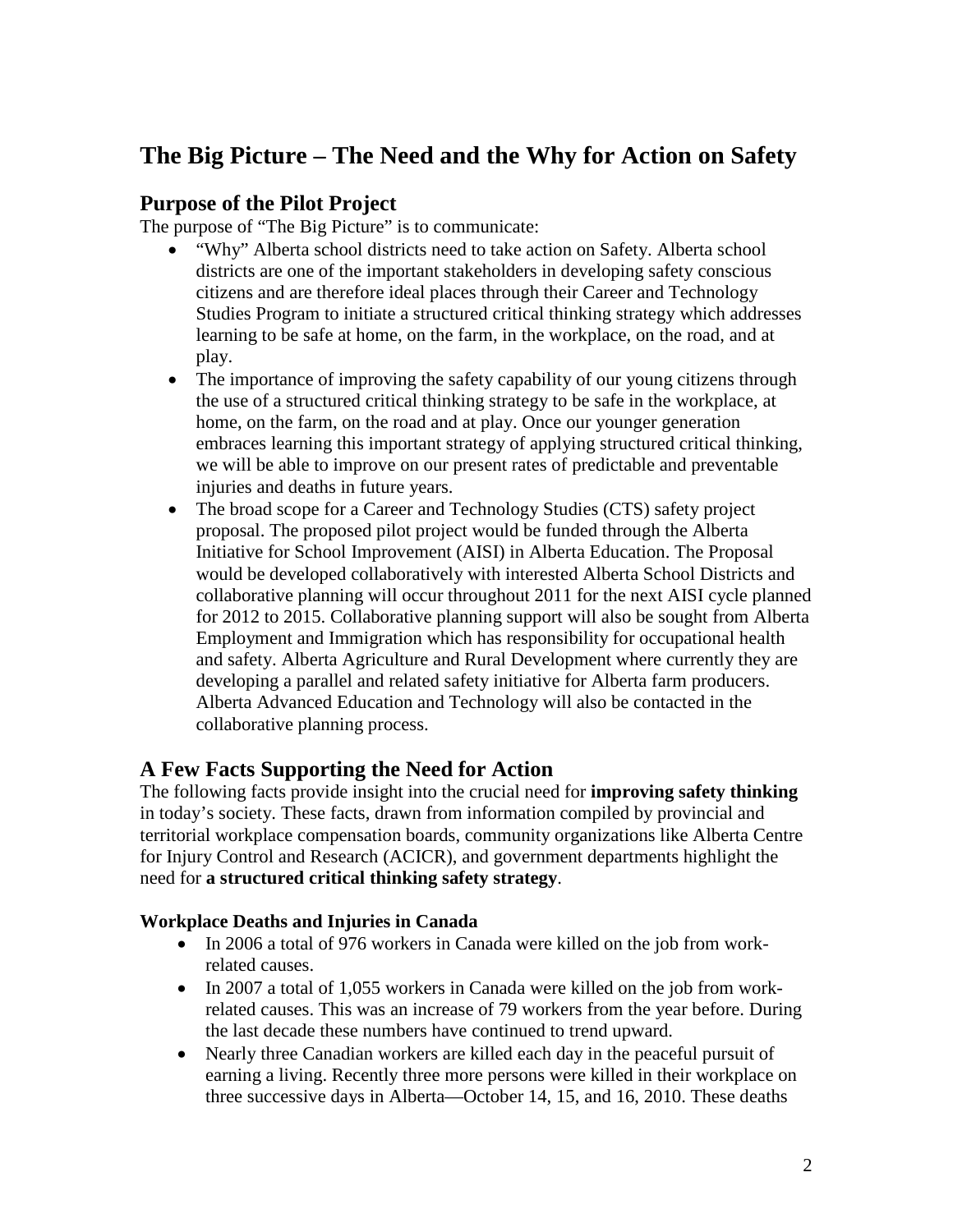resulted in huge sorrow for three more extended families, three more employers and many fellow workers. We have the capability to do better for the youth joining our workforce in the future!

- Our country has reached a rate of 10,000 workplace deaths per decade.
- Each year in our country, over one million people are injured at their workplace and thousands become sick or diseased by their work.
- On Alberta farms we average  $18 +$  deaths/year based on the past 10 years and about 1,000 serious injuries/year as recorded by Alberta hospitals.

#### **Preventable Deaths and Injuries in Alberta**

Information compiled by the Alberta Centre for Injury Control and Research (ACICR), School of Public Health at the University of Alberta illustrates the significant number of preventable deaths and injuries in Alberta for two years—2006 and 2008.

| Table 1                                                                                   |                                                              |                                                                      |  |  |
|-------------------------------------------------------------------------------------------|--------------------------------------------------------------|----------------------------------------------------------------------|--|--|
| 2006<br>Alberta Predictable and Preventable Deaths and Injuries from Hazardous Situations |                                                              |                                                                      |  |  |
| Deaths                                                                                    | <b>Hospital Admissions</b><br><b>Resulting from Injuries</b> | <b>Emergency Department Visits</b><br><b>Resulting from Injuries</b> |  |  |
| 1,727                                                                                     | 51,280                                                       | 433,129                                                              |  |  |

Moving two years forward the ACICR data shows:

| anie |  |
|------|--|
|------|--|

| 2008<br>Alberta Predictable and Preventable Deaths and Injuries from Hazardous Situations |                                                       |                                                               |  |  |
|-------------------------------------------------------------------------------------------|-------------------------------------------------------|---------------------------------------------------------------|--|--|
| Deaths                                                                                    | <b>Hospital Admissions</b><br>Resulting from Injuries | <b>Emergency Department Visits</b><br>Resulting from Injuries |  |  |
| 1,777                                                                                     | 52,400                                                | 436,935                                                       |  |  |

Note the upward trend illustrated between Table 1 (2006) and Table 2 (2008) in all three categories. From 2006 to 2008 the number of predictable and preventable deaths rose by 50 persons. Hospital admissions resulting from injuries rose by 1,120 persons and emergency department visits resulting from injuries rose by 3,806 persons. The total increase in all three areas adds up to 4, 976 persons—a number approximately equal to the population of Vermilion, Alberta!

Now some might say there was increased economic activity and we should therefore expect a rise in the number of persons injured and killed. But I ask, "Should we accept the idea that increased economic activity will automatically result in more injuries and deaths?" Why should economic activity be a justification for injuries and death? Why do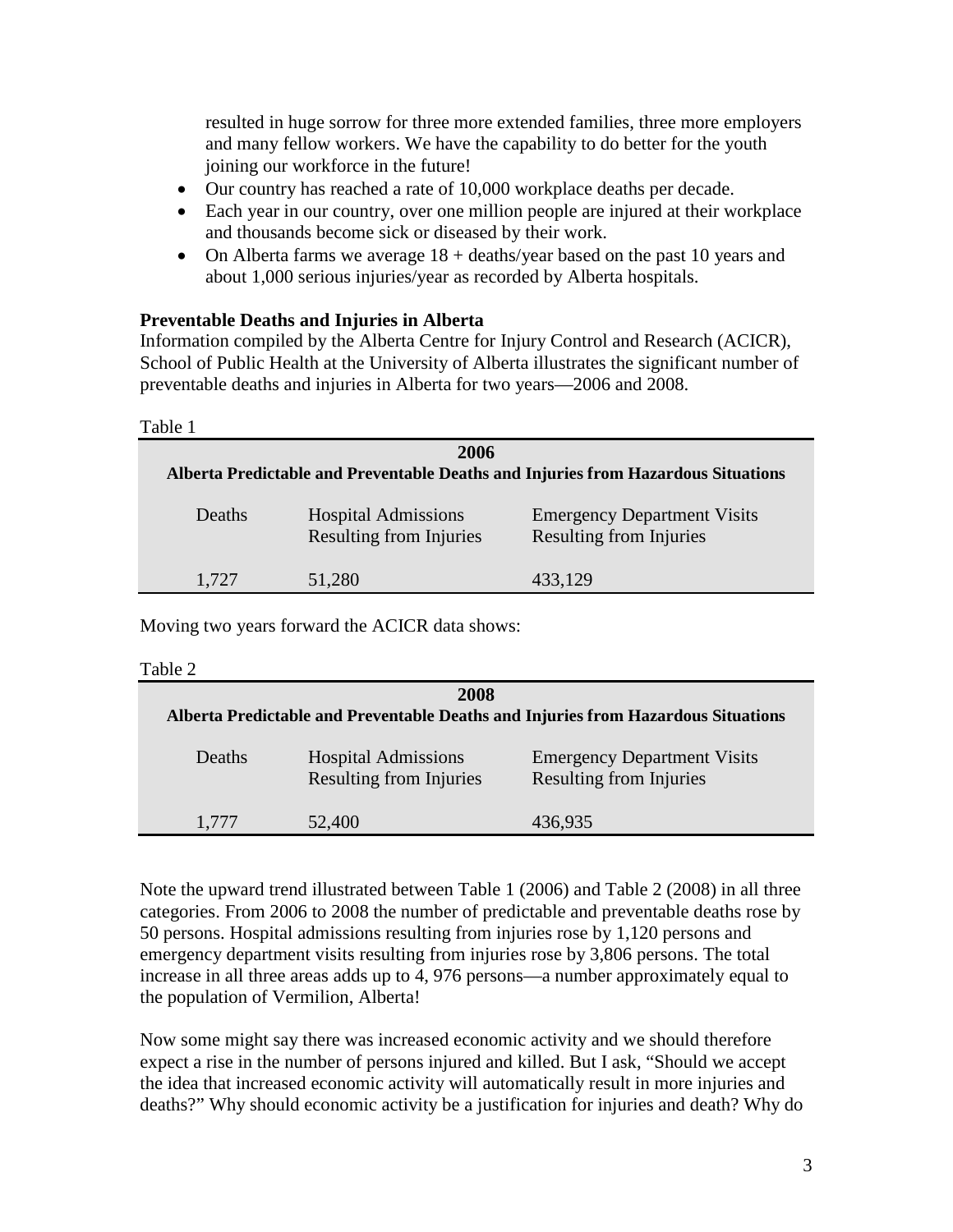we continue to accept predictable and preventable deaths and injuries as an acceptable outcome of our busy lives? Why don't we "think our way out of" our high injury and death rates?

### **A 10 Year Projection**

To get a longer-term view and a stronger sense of the continuing future problem, we can project these Alberta numbers over a 10-year period (2008 to 2018). By multiplying the 2008 numbers from Table 2 by ten years we see the following scenario (10 year period):

| Table 3 - Projection                                                                                                                |                                                       |                                                               |  |  |
|-------------------------------------------------------------------------------------------------------------------------------------|-------------------------------------------------------|---------------------------------------------------------------|--|--|
| 2008 to 2018 (10-year period we are living in)<br>Alberta Predictable and Preventable Deaths and Injuries from Hazardous Situations |                                                       |                                                               |  |  |
| Deaths                                                                                                                              | <b>Hospital Admissions</b><br>Resulting from Injuries | <b>Emergency Department Visits</b><br>Resulting from Injuries |  |  |
| 17,770                                                                                                                              | 524,000                                               | 4,369,350                                                     |  |  |

Do we want to continue to accept this number of deaths (17,770) and hospital admission resulting from injuries (524,000) over the 10-year time period (2008-2018)? Given this number of deaths in a 10-year period, we are killing all the people in three Alberta communities every ten years. Let's use the populations of Peace River (6,315), Devon (6,534) and Coaldale (6,943), Alberta to illustrate the problem. Using the population of Peace River, Devon and Coaldale as a basis nearly all of the people of these three Alberta communities would be killed every ten years. Imagine killing nearly all the residents of three Alberta communities the size of Peace River every 10 years! Imagine that we will have hospital emergency department visits resulting from injuries (4,369,350) that are approximately equivalent to four cities the size of metropolitan Edmonton or Calgary! Imagine the huge cost we will pay for these predictable and preventable deaths and injuries through our health care, social support systems and our own personal family support systems! Imagine the immeasurable sorrow and sadness that family members will experience as a result of 17,770 deaths and 524,000 injuries requiring hospital admission! Imagine the billions in lost revenue to our Federal, Provincial and Municipal governments from fatal injuries, not to mention the huge costs we as taxpayers will pay each year to support the recovery of the injured! With our human and financial resources we have the capability to change this elephant size problem. The problem is like the elephant in the room that no one wants to talk about! I believe we can think our way out of this problem.

# **What Can We Do?**

In response to the clear societal need for improving safety thinking, evidenced by the high number of injuries and injury-related deaths in Alberta, HDC Human Development Consultants Ltd. has developed the SafeThink strategy, a structured critical thinking strategy.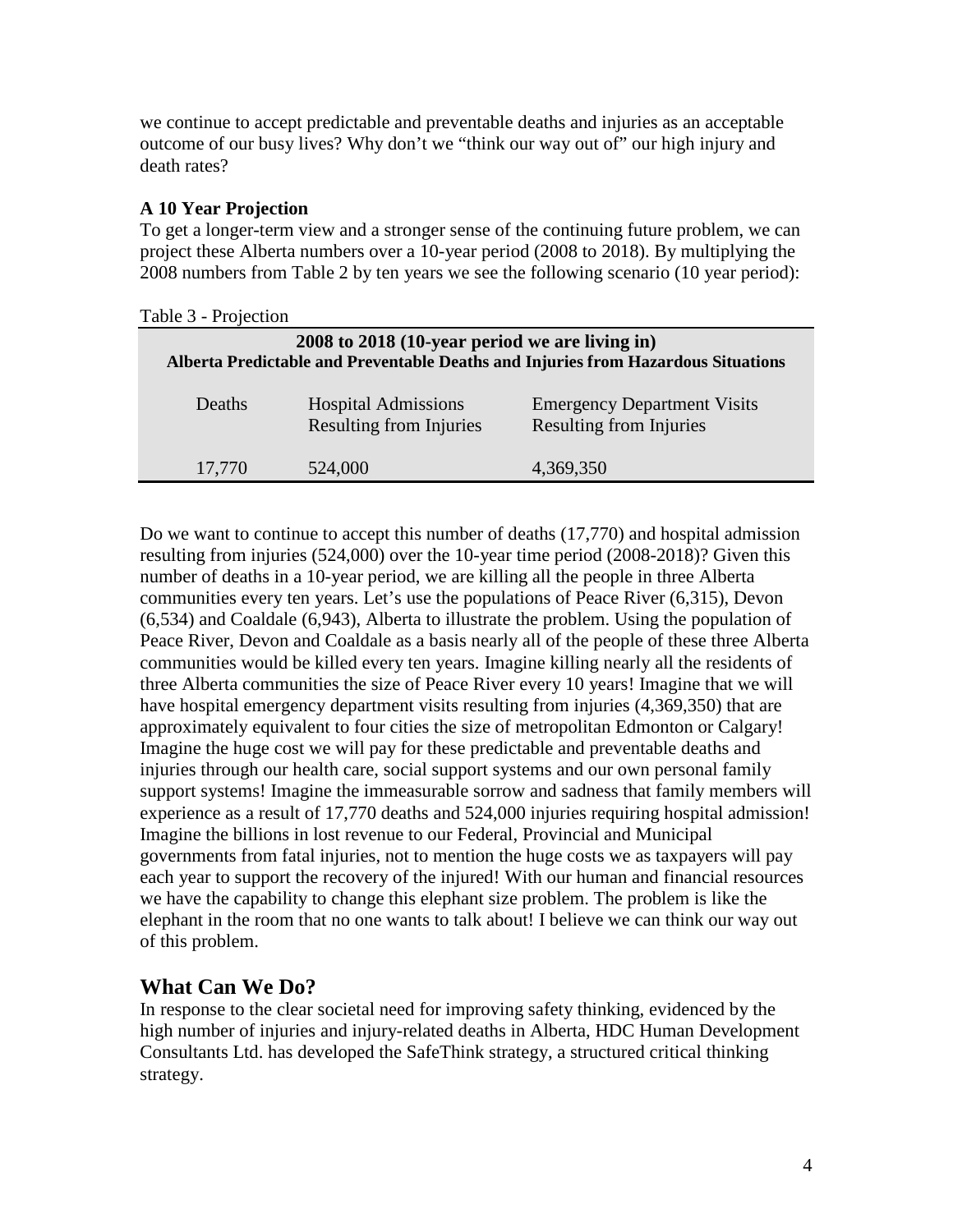A few years ago we at HDC came to the conclusion that the high number of injuries and injury-related deaths illustrates a very clear need to develop our human capability to "be safe" throughout life. Being safe is a lifelong responsibility for each and every person and it is important to begin to "educate the mind" as early in our life journey as possible. As a human development company, we also realize it is never too late to begin this development for each person. Being able to identify and predict hazardous situations using a structured critical thinking strategy enables our youth and adults to establish controls to "be safe" at home, on the farm, in the workplace, on the road and at play.

Presently this human capability to apply a structured critical thinking strategy has not been fully developed in our youth and a significantly large number of our adult population across Alberta and Canada. We must develop this capability so that we can halt the increase in predictable and preventable injuries and deaths. We at HDC strongly believe that we can significantly reduce injuries and injury-related deaths at our workplaces, at our homes and farms, on the road, and at play by helping Albertans to develop an internalized safety thinking strategy. That safety thinking strategy is SafeThink and it has the potential to create stronger safety cultures in schools, organizations and communities in Alberta.

SafeThink is a cognitive safety strategy that provides experienced and inexperienced workers, youth through to seniors, with a **structured critical thinking strategy** to keep themselves safe in the workplace, at home, on the farm, on the road and at play. SafeThink is an innovative safety program developed through the collaborative efforts of HDC Human Development Consultants Ltd. and Alberta industry from 2003 to 2007. See the SafeThink philosophy and benefits at [www.safethink.ca](http://www.safethink.ca/) for more information.

#### **Benefits of a Structured Critical Thinking Strategy**

As a former elementary and secondary teacher, teacher educator (former professor at University of Alberta) and adult education specialist involved in teaching thinking skills, I know we can significantly improve upon a student's ability to be safe in the work place and other places by learning a structured critical thinking safety strategy in their high school years. Eventually this safety strategy could be started in junior high or middle schools and elementary education and be progressively developed much as we presently do with language arts and math programs in Alberta schools.

Structured critical thinking strategies give us frameworks to deal with the constantly changing situations in our lives.

For example math multiplication skills taught in elementary and secondary classrooms are an example of a structured thinking strategy. We apply the math multiplication framework (e.g. 4 items x  $$4$  each =  $$16$ ) to the math related tasks we do each and every day. Just like the math multiplication framework helps us deal with the math related tasks we face as adults every day, a structured safety thinking strategy provides a framework to help us stay safe doing our tasks throughout the day.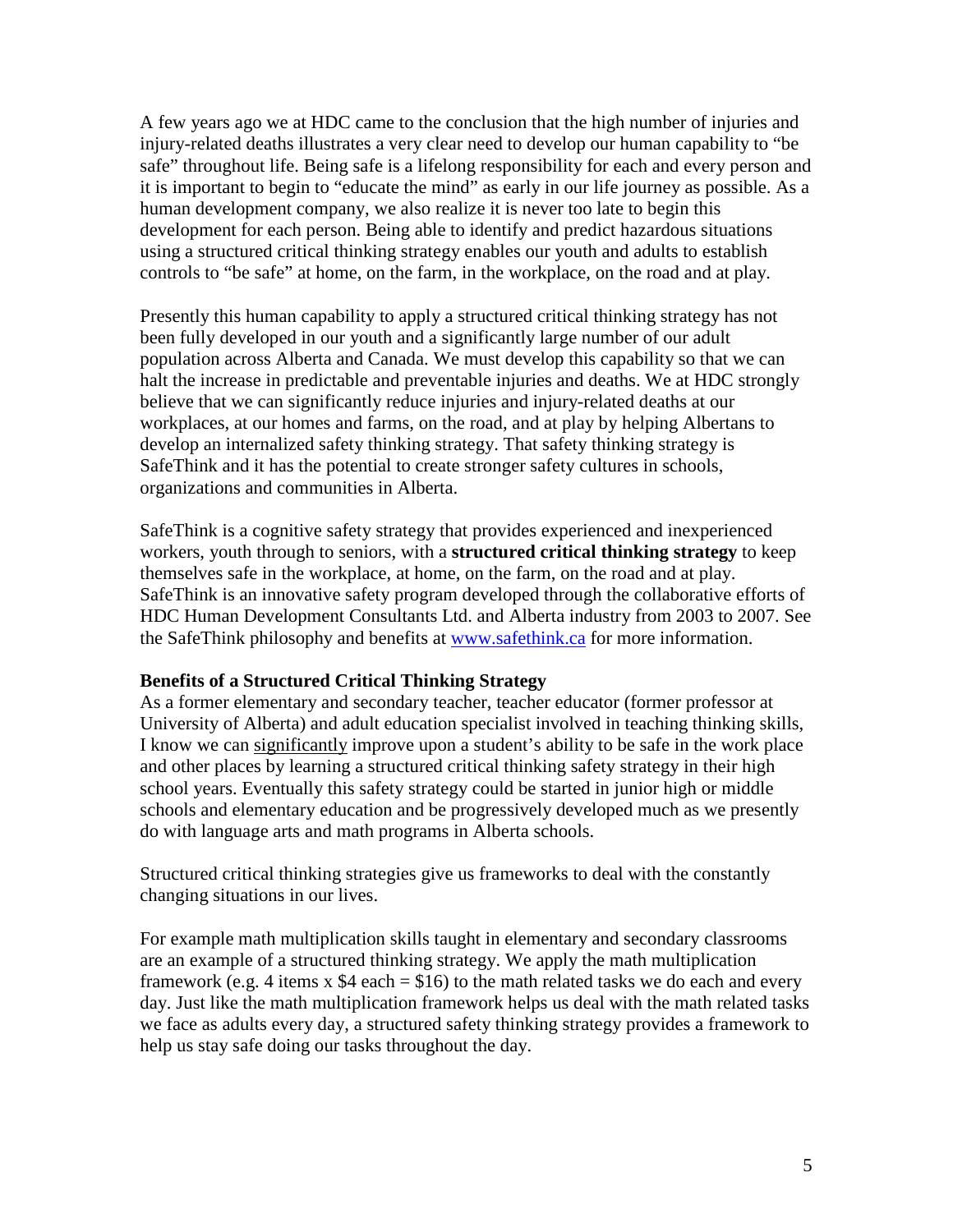The following illustrate ways that a structured critical thinking safety strategy assists youth and adults:

- Reduces overlooking hazardous situations
- Useful when working alone and with others
- Provide a means to easily think about having more control over their own health and safety
- A strategy to use continually and "on the fly" at home, on the farm, in the workplace, on the road and at play
- Helps organize our safety thinking in a way that is easy to use in all of our daily tasks
- Provides our thinking with additional questions we wouldn't normally consider while doing our daily tasks.

Each student will have many work and life experiences where having a structured critical thinking safety strategy will enable them to identify and predict hazardous situations and, in turn, put controls in place to minimize the risk of injury or death for themselves and others.

### **Safety Strategy as a Learning Organizer**

As educators know, having advance organizers for learning is hugely important to the learning process. Advance organizers help students make sense of new information.

It is a short period of time before our high school students become productive adult workers and in some cases they are already working part time jobs or within work experience programs under the supervision of Alberta school districts. In these jobs it is important for a student's safety to have a clearly **internalized safety strategy** so that when they are trained by their employer the students can more effectively learn new safety information from their employer. Having a safety strategy they can use to organize new safety information into their internalized safety thinking framework significantly facilitates learning safety information that is important to their well-being.

Often safety content is provided to the learner or employee on the job without an overarching strategy to use as an organizer or a strategy to make sense of continually increasing new safety information or content. Without an advance organizer or a strategy to apply safety information to, personal safety often isn't controlled effectively. Further to this, the learning of new safety information is ongoing throughout a person's life as new tools, machines, materials, processes, and technologies are continuously developed.

It is important for students to have an opportunity to learn critical thinking safety skills that provide them with a lifelong structure in which to organize the safety information (content) they are provided over the many career positions they will likely hold.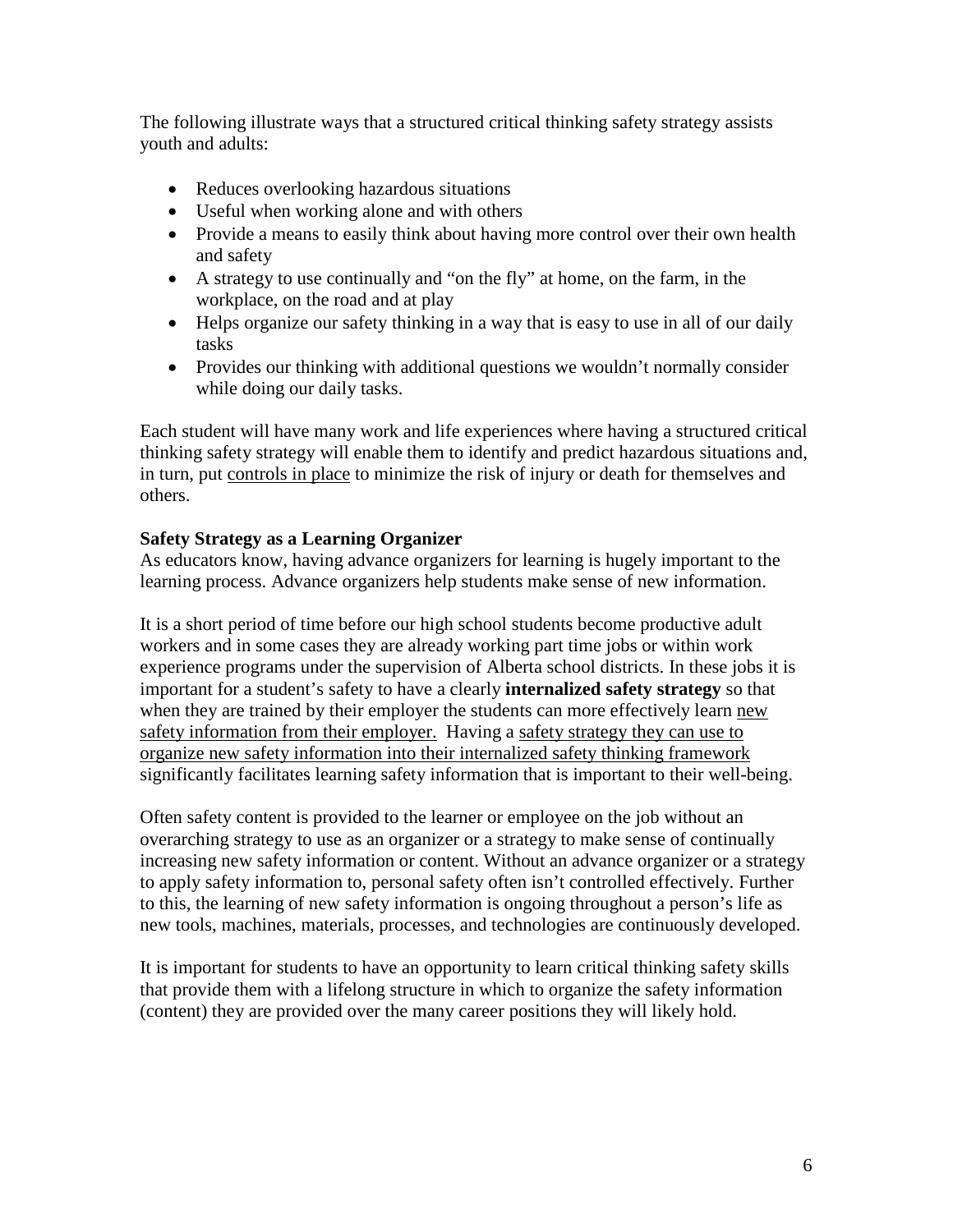### **Opportunities and Places to Learn and Practice a Safety Strategy**

There are key places that will provide learning engagement opportunities for our youth to internalize a structured critical thinking safety strategy once they learn the strategy. These include but are not limited to:

- student's family, home / family farm
- CTS work experience program through their school
- CTS school based learning laboratories including:
	- [BIT: Business, Administration, Finance & Information Technology](http://education.alberta.ca/teachers/program/cts/program-of-studies/bit.aspx) [HRH: Health, Recreation & Human Services](http://education.alberta.ca/teachers/program/cts/program-of-studies/hrh.aspx) [MDC: Media, Design & Communication Arts](http://education.alberta.ca/teachers/program/cts/program-of-studies/mdc.aspx) [NAT: Natural Resources](http://education.alberta.ca/teachers/program/cts/program-of-studies/nat.aspx) [TMT: Trades, Manufacturing & Transportation](http://education.alberta.ca/teachers/program/cts/program-of-studies/tmt.aspx)
- a part time job in the community
- their driving and movement between places in the community

All of these places are important to the development of the student's safety strategy. The key idea behind a safety strategy, which has been internalized in one's mind, is that it is taken with a person to each place they go. With many CTS students we have several years to help them develop a safety strategy to serve them throughout their lives**.** The proposed AISI project would provide the time opportunity to develop the strategy for each student involved in the project**.** The school districts or schools that engage with the pilot project will learn how to sustain the safety strategy for future school years.

# **Proposed Pilot Project with CTS Teachers and Alberta High School Students**

This project seeks to create a beginning for having a structured critical thinking safety strategy that has been internalized into the thinking of a group of CTS teachers and their students for an immediate application to the fast-paced, technology-oriented workplaces of today and the future.

### **Outcomes**

The pilot project would involve multiple school districts with groups of secondary CTS students learning the SafeThink strategy. In some districts only one school and one program may be involved. Curriculum, learning material and resources will be developed to support the learning. These learning materials will be based on three recently approved Alberta Education safety courses (HCS 3000, HCS 3010 and AGR 3000) and the existing SafeThink strategy. The CTS teachers will have the opportunity to guide the development of the curriculum and learning materials for the students.

Each teacher and CTS student involved in the project will become stronger critical thinkers with respect to their safety in multiple environments each day. This development project will also help students start a personal journey to move towards other important goals like: 1) zero injury and illness; 2) reducing our continually escalating health care costs that result from predictable and preventable injuries at work, at home, on the farm, on the road and at play. As we saw in Table 3, we have a long road ahead of us to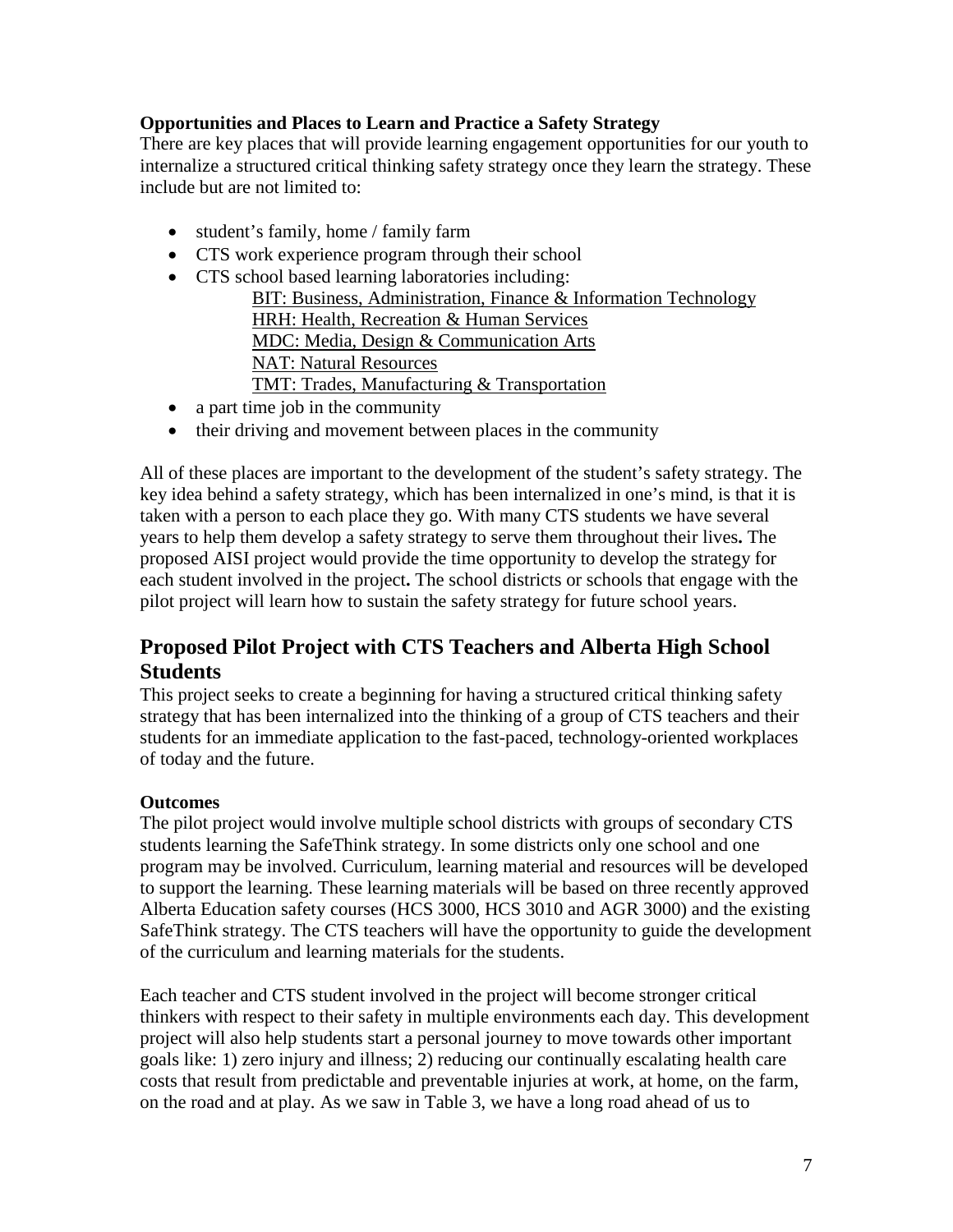improve upon the projected number of deaths and injuries Alberta could experience from 2008 to 2018. We can make a start to change the horribly high number of deaths and injuries by beginning with a pilot project that first involves a pilot project group of CTS teachers and then involvement of secondary CTS students taught by these teachers.

Since research is an important feature of an AISI project, the project will incorporate a research component on the learning of the SafeThink strategy by the teachers and students. More on the importance and methodology of the research component will be included in the 2011/2012 collaborative proposal developed for the AISI 2012 to 2015 cycle. Interested Alberta Universities will be able to participate with the research component.

## **Proposed General Timeline for the AISI Project**

Planning for the pilot project begins in 2011 with the collaborative development of a proposal by interested Alberta school districts. Several Alberta school districts may elect to have involvement in this pilot project and in fact one foundation in Calgary has given a tentative indication of support for this proposed project. HDC plans to facilitate the collaborative planning required for interested school districts to develop the AISI pilot project(s) proposal for consideration by Alberta Education.

2009 / 2010 School year – Pilot testing the idea with a few organizations, individuals and students.

2010 / 2012 School years – Identifying and contacting CTS teachers, school districts, foundations, 4 Alberta Provincial Government Departments, selected Municipal Governments to gage their interest and possible support and other interested, supporting organizations. Alberta Provincial Government Departments to be contacted include:

- Alberta Education
- Alberta Agriculture and Rural Development
- Alberta Employment and Immigration
- Alberta Advanced Education and Technology

Prospective AISI Education Partners will also be contacted with respect to their interest in the proposed project.

2012 / 2013 School year – Teachers participate in Structured Critical Thinking Safety Strategy Workshops and collaborate with other members of the project management team in the development of learning strategies and learning materials for their high school students. A research plan and methodology will be developed in partnership with interested Alberta universities.

2013 / 2014 School year – Teachers continue to participate in Structured Critical Thinking Workshops. Students and teachers participate as co-collaborators in the project with support from the project management team. The project management team including a project leader will be drawn from interested and established school district AISI Coordinators, industry partners, learning materials design and development team, and workshop leaders.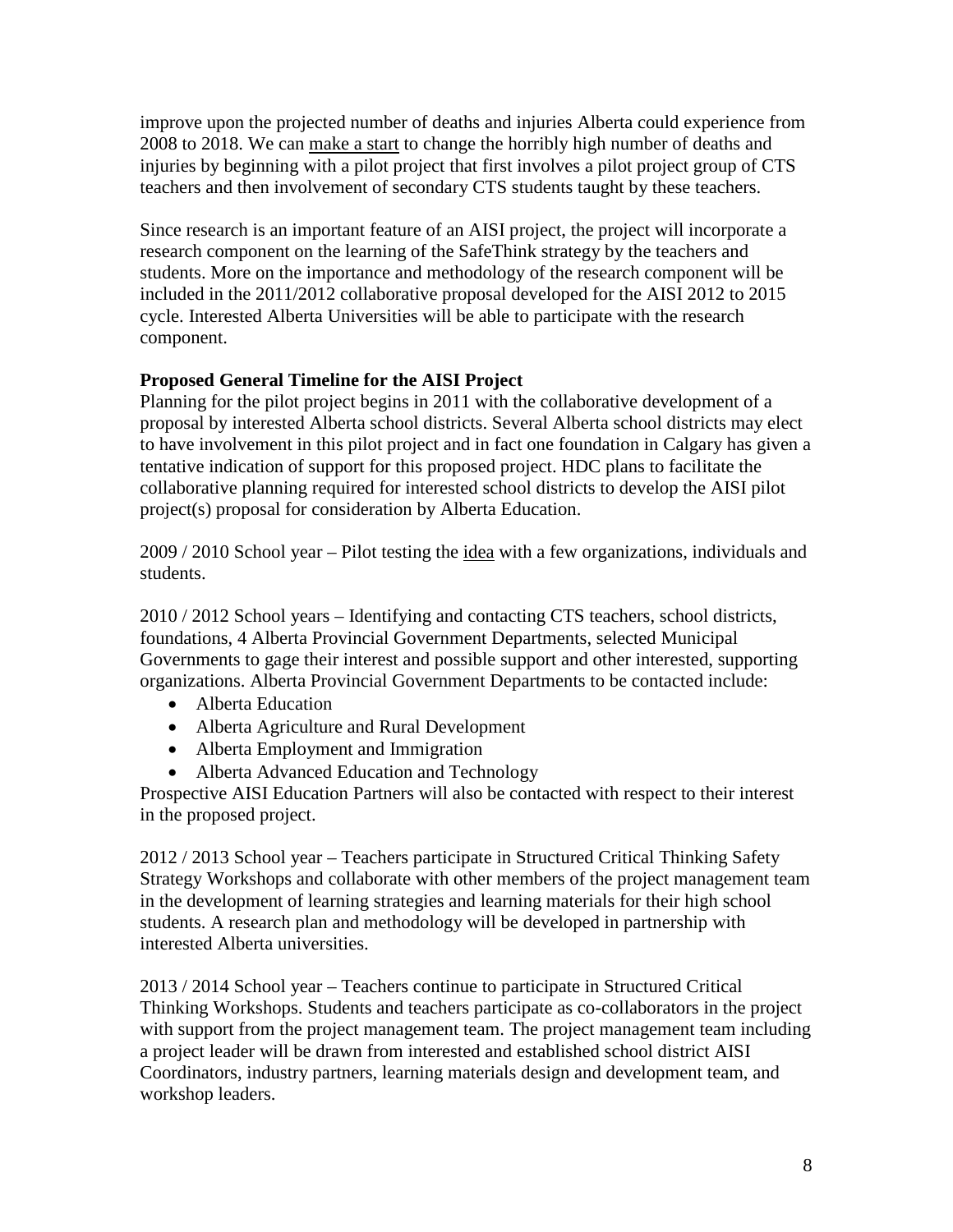20114 / 2015 School year – Students and teachers participate as co-collaborators in the project with support from the project management team and workshop leaders.

2015 / 2016 School year – Students and teachers participate as co-collaborators in the project with support from the project management team workshop leaders. Research data will have been gathered and the project will conclude.

2016 / 2017 School year – A sustainable and ongoing structured critical thinking strategy will continue to operate with the participating CTS Programs in the school districts. The project team leaders can assist with implementation of the structured critical thinking strategy in other school districts as resources permit.

## **Budget**

While the development of the project budget will be dependent on the number of school districts, CTS teachers, and students served by the project, the project will be developed so it is sustainable for the resources of the participating Alberta school districts. The project budget will be created out of the collaborative planning process with participating school districts.

# **In Conclusion**

The importance of a **structured critical thinking strategy** that is internalized into one's thinking is being recognized in some organizations and Alberta workplaces. Provincial departments, like Alberta Agriculture and Rural Development, see the importance of using a structured critical thinking safety strategy that every farm producer can use "on the fly". Currently Alberta Agriculture and Rural Development and HDC are developing the SafeThink Strategy for farm producers. In the current form, it has been named: **SafeThink Agriculture – Alberta** and will be launched in the Spring of 2012 with Alberta farmers and ranchers.

Having a safety strategy "we can take with us" wherever we go and continuously apply to situations makes logical sense for keeping youth and adults safe over a lifetime. An internalized safety thinking strategy can significantly reduce the number of injuries and deaths on Alberta's highways, at our workplaces, in and around our homes, on our farms, and the numerous other places where predictable and preventable injuries and deaths occur in Alberta.

We strongly believe one of the key places to start, is with our youth who are enrolled in Alberta high school Career and Technology Studies Programs. I believe we can make a difference!

With Respect, for our injured and those who have been killed,

### Art Deane

Project Facilitator with a Collaborating Project Team of School and School District **Members**